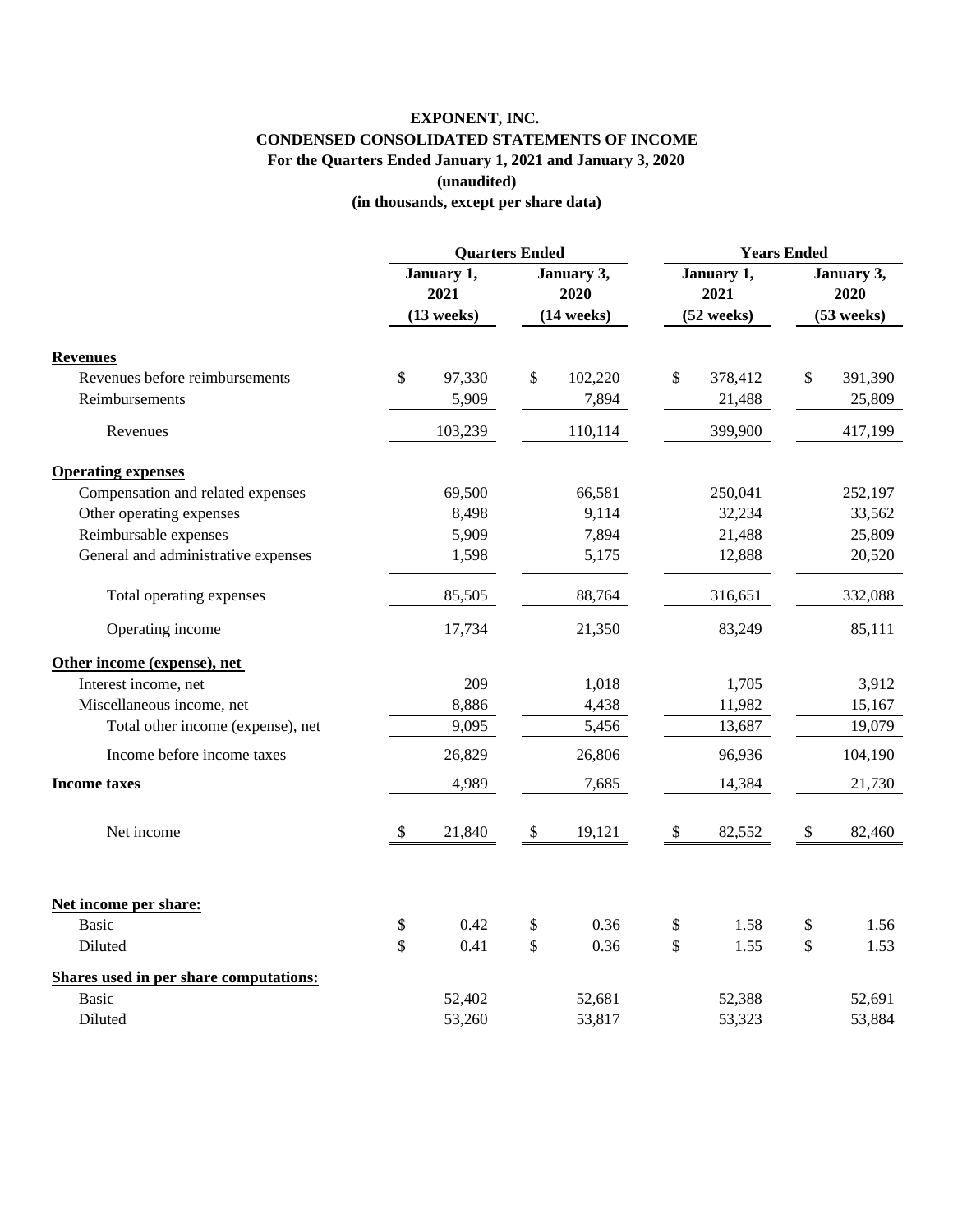## **EXPONENT, INC. CONDENSED CONSOLIDATED BALANCE SHEETS January 1, 2021 and January 3, 2020 (unaudited)**

## **(in thousands)**

|                                                                     | January 1,<br>2021       |            | January 3,<br>2020        |            |  |
|---------------------------------------------------------------------|--------------------------|------------|---------------------------|------------|--|
| <b>Assets</b>                                                       |                          |            |                           |            |  |
| Current assets:                                                     |                          |            |                           |            |  |
| Cash and cash equivalents                                           | \$                       | 197,525    | \$                        | 176,436    |  |
| Short-term investments                                              |                          | 45,001     |                           | 55,165     |  |
| Accounts receivable, net                                            |                          | 111,565    |                           | 120,138    |  |
| Prepaid expenses and other assets                                   |                          | 12,741     |                           | 12,305     |  |
| Total current assets                                                |                          | 366,832    |                           | 364,044    |  |
| Property, equipment and leasehold improvements, net                 |                          | 59,823     |                           | 61,587     |  |
| Operating lease right-of-use asset                                  |                          | 19,322     |                           | 23,003     |  |
| Goodwill                                                            |                          | 8,607      |                           | 8,607      |  |
| Other assets                                                        |                          | 125,512    |                           | 106,170    |  |
| <b>Total Assets</b>                                                 | \$                       | 580,096    | \$                        | 563,411    |  |
| <b>Liabilities and Stockholders' Equity</b><br>Current liabilities: |                          |            |                           |            |  |
| Accounts payable and accrued liabilities                            | \$                       | 16,327     | \$                        | 18,583     |  |
| Accrued payroll and employee benefits                               |                          | 83,194     |                           | 86,723     |  |
| Deferred revenues                                                   |                          | 11,800     |                           | 12,710     |  |
| Operating lease liability                                           |                          | 5,987      |                           | 5,944      |  |
| Total current liabilities                                           |                          | 117,308    |                           | 123,960    |  |
| Other liabilities                                                   |                          | 86,947     |                           | 71,042     |  |
| Operating lease liability                                           |                          | 14,343     |                           | 18,158     |  |
| <b>Total liabilities</b>                                            |                          | 218,598    |                           | 213,160    |  |
| Stockholders' equity:                                               |                          |            |                           |            |  |
| Common stock                                                        |                          | 66         |                           | 66         |  |
| Additional paid-in capital                                          |                          | 265,328    |                           | 244,935    |  |
| Accumulated other comprehensive loss                                |                          | (1,932)    |                           | (1,760)    |  |
| Retained earnings                                                   |                          | 421,809    |                           | 384,668    |  |
| Treasury stock, at cost                                             |                          | (323, 773) |                           | (277, 658) |  |
| Total stockholders' equity                                          |                          | 361,498    |                           | 350,251    |  |
|                                                                     | $\overline{\mathcal{S}}$ | 580,096    | $\boldsymbol{\mathsf{S}}$ | 563,411    |  |